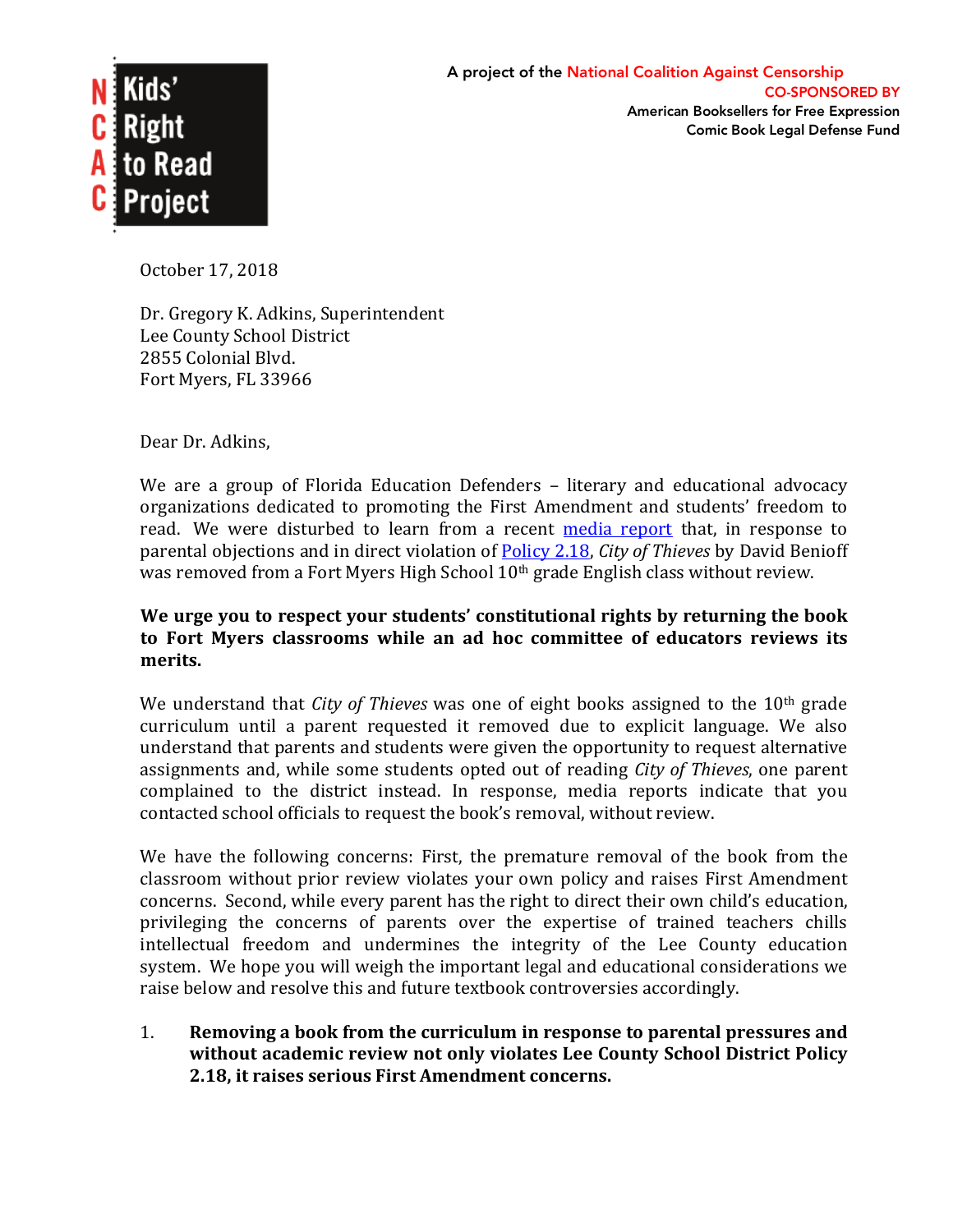The Supreme Court has cautioned that, while school officials have broad discretion to direct the use of curricular texts, **school officials risk violating students' First** Amendment rights when they remove books on the basis of viewpoint or impose restrictions on instructional materials that are not "reasonably related to **legitimate pedagogical concerns."** See Pico and Hazelwood School District v. *Kuhlmeier*, 484 U.S. 260, 261 (1988).

Lee County School District policies on instructional materials outline clear procedures for addressing objections to classroom materials. Policy 2.18 mandates that designated school officials "shall meet with the complainant for the purpose of hearing the complainant's concerns and attempting to resolve the issue without removing material in question from the classroom." Instead of removing challenged texts, the policy outlines a process whereby a "committee consisting of teachers, administrators and lay members... review(s) the material in question in its entirety and submit(s) complete written findings of fact and recommendations to the Superintendent." Yet, in this instance, *City of Thieves* was improperly removed before a committee review could be performed. 

Especially in light of recent legal changes that allow any Florida resident to challenge instructional materials, it is critical that school officials in Lee County understand and properly follow district policies in order to safeguard students' right to read freely.

## 2. In making decisions about instructional materials, school officials should rely on the insights of trained teachers on whether a book has educational value, not parental opinions or comfort levels.

*City* of Thieves is a critically acclaimed novel and widely recommended for young readers. Set in 1940s Soviet Union, it tells the coming-of-age story of two young boys charged with capital theft who embark on an egg hunt in historic Leningrad to barter for their freedom. To *The New York Times*, the deft writing in *City of Thieves* "lets its characters inhabit the human condition in all of its sometimes compromised versatility." Like many skilled writers, Benioff uses occasional moments of profanity as a literary device to inject authenticity into his Russian characters and "captures precisely the maternal obsessions of Russian swearing."

In addition to exposing students to the art of literature, books provide a safe space for students to explore difficult ideas as they develop a greater understanding of themselves and others. *Library Journal* praises *City of Thieves* for "elevat(ing) the boys-to-men story beyond its typical male ribaldry" and advocates that it "deserves a bright spotlight in most libraries to attract readers young and old to its compelling pages."

Teachers are the best qualified to appreciate the educational merits of literature and guide their students in exploring complex works. Ultimately, parents have the right to decide whether *City of Thieves* is suitable for their own child but no parent may dictate what other students read and learn. Basing curricular decisions on parental concerns